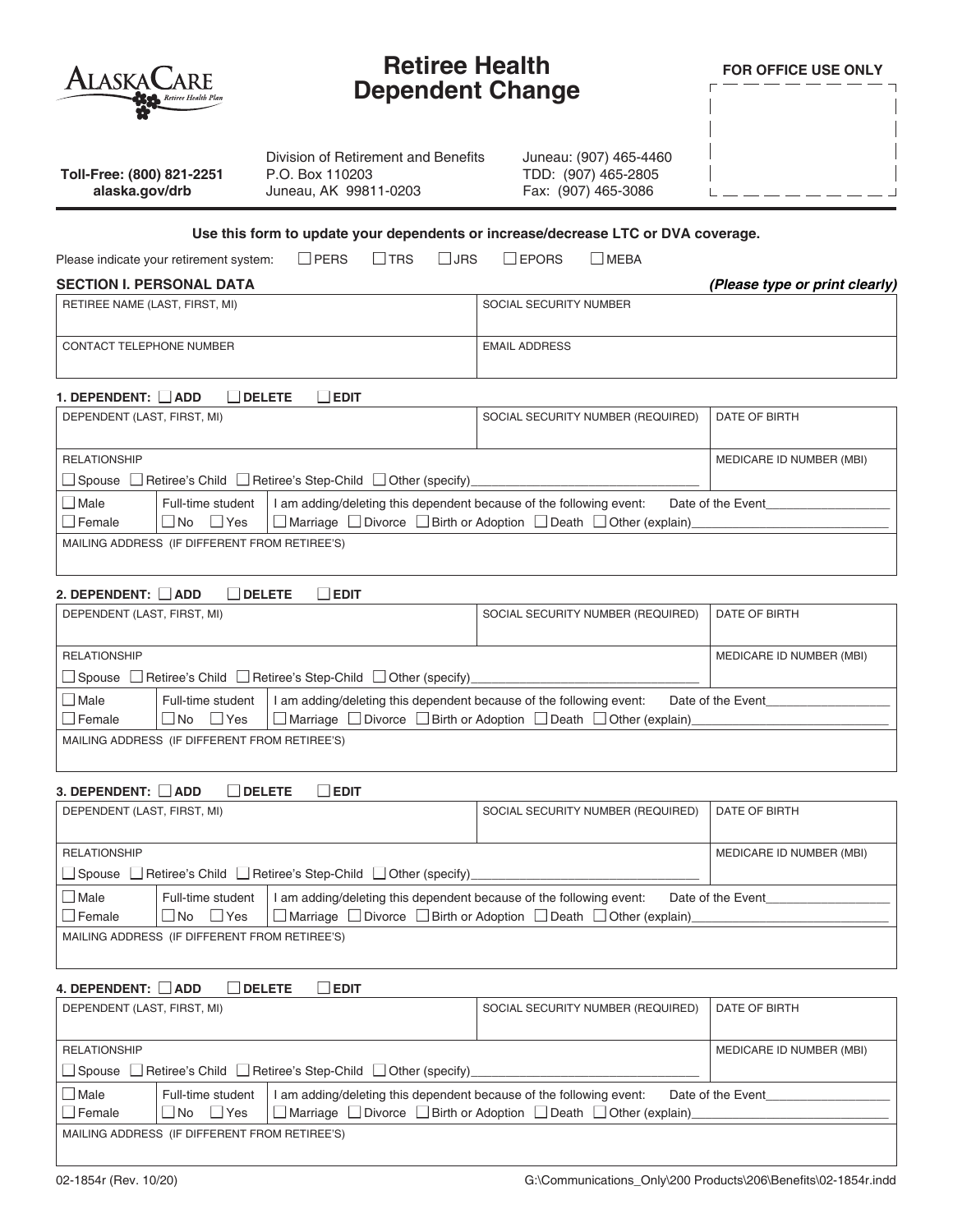#### **SECTION II. DENTAL-VISION-AUDIO (DVA) BENEFITS**

| during an open enrollment period.                 |                                                                                                                                                     |                                                     | If applicable, update your DVA coverage to reflect the appropriate level of coverage based on the addition or deletion of dependents. Please note that<br>you may only increase coverage within 120 days of marriage, birth or adoption of your child, becoming a legal court-appointed guardian of a child, or |
|---------------------------------------------------|-----------------------------------------------------------------------------------------------------------------------------------------------------|-----------------------------------------------------|-----------------------------------------------------------------------------------------------------------------------------------------------------------------------------------------------------------------------------------------------------------------------------------------------------------------|
|                                                   | Change my DVA coverage to:                                                                                                                          |                                                     | elect the following DVA plan:                                                                                                                                                                                                                                                                                   |
| UNo change needed                                 | $\Box$ No DVA coverage                                                                                                                              |                                                     | Standard DVA plan                                                                                                                                                                                                                                                                                               |
|                                                   | $\Box$ DVA coverage for myself (retiree) only                                                                                                       |                                                     | $\Box$ Legacy DVA plan                                                                                                                                                                                                                                                                                          |
|                                                   | $\Box$ DVA coverage for myself and my spouse                                                                                                        |                                                     | $\Box$ No change needed                                                                                                                                                                                                                                                                                         |
|                                                   | $\Box$ DVA coverage for myself, my spouse, and children                                                                                             |                                                     |                                                                                                                                                                                                                                                                                                                 |
|                                                   | $\Box$ DVA coverage for myself and children                                                                                                         |                                                     |                                                                                                                                                                                                                                                                                                                 |
|                                                   | <b>SECTION III. LONG-TERM CARE (LTC) BENEFITS</b> (Note: this section does not apply to MEBA members)                                               |                                                     |                                                                                                                                                                                                                                                                                                                 |
|                                                   | Your new spouse will be required to provide information on his or her health and will be subject to approval or denial by the claims administrator. |                                                     | If you have chosen coverage for yourself and you marry, you may request coverage for your new spouse within 120 days after your marriage date.                                                                                                                                                                  |
| I elect the following LTC coverage for my spouse: |                                                                                                                                                     | I elect to reduce coverage for myself (retiree) to: |                                                                                                                                                                                                                                                                                                                 |

## **I elect the following LTC coverage for my spouse:**

□ Silver □ Gold □ Platinum

Silver Gold □ Cancel LTC coverage for myself (retiree)

 $\Box$  I elect no LTC coverage for my spouse

Cancel LTC coverage for my spouse

### **SECTION IV. CERTIFICATION AND SIGNATURE**

I acknowledge that if I do not elect LTC coverage for my new spouse or if I am dropping that coverage, I waive all rights to future coverage and I am not eligible to re-enroll. Changes in coverage are effective only after receipt of written request and are not retroactive.

I authorize the deduction of premiums from my benefit check for the coverage elected above.

I understand that my dependents between the ages of 19-23 are required to be registered at, and attending on a full-time basis, an accredited educational or technical institution recognized by the Department of Education and Early Development. I further understand that it is my responsibility to notify the Division of Retirement and Benefits if my dependent no longer meets the eligibility requirements as a dependent.

In completing this form, I acknowledge that a person who knowingly makes a false statement, or falsifies or permits to be falsified, a record of the retirement system in an attempt to defraud the system, is guilty of a class A misdemeanor, which, upon conviction, is punishable by a fine of not more than \$500.00 or by imprisonment for not more than twelve months or both. AS 39.35.670; AS 11.56.210. I also acknowledge that a person who obtains funds and/or benefits by deception may be subject to prosecution for other crimes, including theft, which may be charged as misdemeanors or felonies with potential fines and penalties including imprisonment. I also acknowledge that a person who obtains funds and/or benefits from the system unlawfully may also be required to make restitution.

| RETIREE SIGNATURE |  | <b>DATE</b> |
|-------------------|--|-------------|
|-------------------|--|-------------|